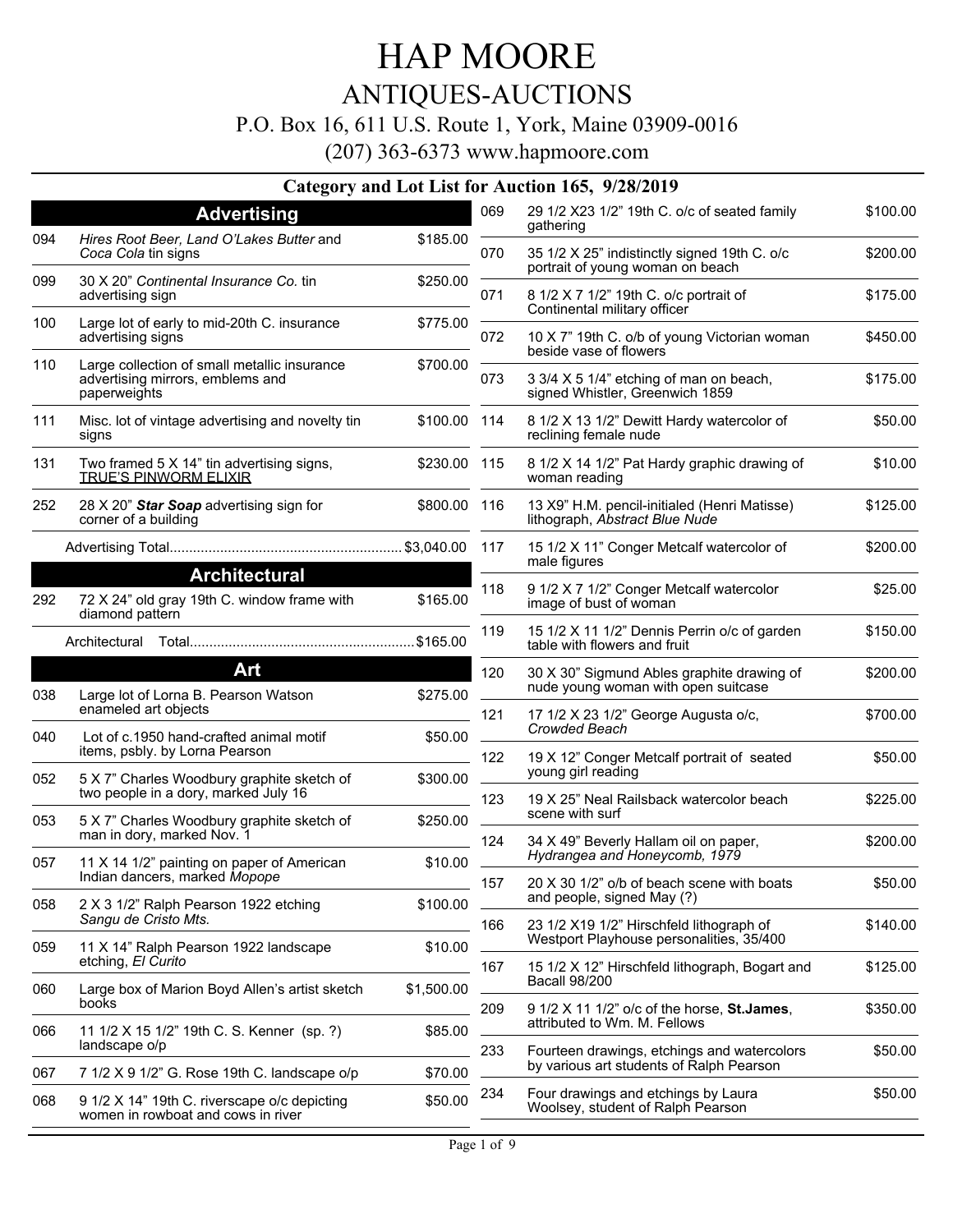## ANTIQUES-AUCTIONS

### P.O. Box 16, 611 U.S. Route 1, York, Maine 03909-0016

|     |                                                                                         |              |            | Category and Lot List for Auction 165, 9/28/2019                                                                       |                     |
|-----|-----------------------------------------------------------------------------------------|--------------|------------|------------------------------------------------------------------------------------------------------------------------|---------------------|
| 235 | Fourteen etched book plates from Ralph<br>Pearson's early 20th C. Design Workshop,      | \$300.00 302 |            | Circa 1900 bulbous 12 1/2"d. Chinese urn                                                                               | \$25.00             |
|     |                                                                                         |              | 338        | 16" d. Rose Mandarin bowl                                                                                              | \$0.00              |
| 237 | Lot of misc. mid-20th C. crafts by Lorna<br>Pearson                                     | \$10.00      |            |                                                                                                                        |                     |
| 242 | Two W. Major 10 1/2 X 13 1/2" oil portraits of                                          | \$0.00       |            | baskets                                                                                                                |                     |
|     | male and female clown faces                                                             |              | 007        | Three 19th C. open weave cheese and fruit                                                                              | \$250.00            |
| 243 | Ralph Pearson 10 X 15", 1942 etching of Mt.<br>Llano                                    | \$25.00      |            | baskets                                                                                                                |                     |
| 244 | Two small Lorna Pearson etchings and one<br>by brother Ronald                           | \$10.00      | 175<br>176 | Center handle 19th C. old green melon basket<br>Potato-stamped covered ME basket and<br>another open two handle basket | \$250.00<br>\$55.00 |
| 245 | Three 18 X 24" Tatiana signed pen and ink<br>abstracts (Ralph Pearson student)          | \$25.00      | 177        | Green-banded ME open basket with two<br>handles                                                                        | \$75.00             |
| 247 | 30 X 40" Lorna Pearson Watson o/c of<br>religious figuress                              | \$0.00       | 185        | 28"t. bulbous old red 19th C. feather basket                                                                           | \$125.00            |
| 248 | 24 X 36" Fred Cleveland o/c of three                                                    | \$100.00     |            |                                                                                                                        |                     |
|     | American Indians painting symbolic figures                                              |              |            | <b>Books</b>                                                                                                           |                     |
| 249 | 48 X 54" o/c of zebras drinking from pool,<br>indistinctly signed                       | \$100.00     | 288        | 1832 Hebrew holiday prayer book                                                                                        | \$65.00             |
| 261 | 8 X 13 1/2" indistinctly signed 19th C. o/b of<br>river scene with ducks                | \$225.00     | 294        | 20 vol. set: Writings of Henry David Thoreau,<br>1906 Manuscript Ed.                                                   | \$3,000.00          |
| 269 | Two 12 $X$ 18 and one 14 $X$ 18", Ron Hayes<br>oils on canvas, Wild Poppy and Plox      | \$100.00     | 319        | Two Vol. leather set: Personal Memoirs of<br>U.S. Grant, 1885                                                          | \$100.00            |
| 276 | 14 1/2 X 21 1/2" E. Laurent 19th C. o/c of<br>continental street scene                  | \$150.00     |            |                                                                                                                        |                     |
| 277 | Two 9 1/2X 11 3/4" J.F. Herring, Jr. oils on<br>board of farm yard scenes with animals  | \$850.00     | 003        | <b>Clocks</b><br>Waltham banjo clock with Mt. Vernon tablet                                                            | \$500.00            |
| 303 | 30 X 25" E. Hibel print: portrait of mother and                                         | \$25.00      | 098        | 30 day Regulator wall clock                                                                                            | \$205.00            |
|     | two children                                                                            |              |            |                                                                                                                        |                     |
| 329 | 7 3/4 X 9 1/4" Renoir print of female reclining<br>nude, Femme Hue Entendue from the A. | \$75.00      |            | <b>Dolls</b>                                                                                                           |                     |
|     | <b>Vollard Estate</b>                                                                   |              | 271        | Early 20th C. 15" tall female black doll                                                                               | \$25.00             |
| 339 | 11 1/2 X 8 1/2" Grace McKinstry watercolor<br>landscape with cathedral                  | \$10.00      |            |                                                                                                                        |                     |
|     |                                                                                         | \$8,505.00   |            | <b>Domestic Metalware</b>                                                                                              |                     |
|     | <b>Asian</b>                                                                            |              | 008        | Lot of misc. hand-made brass/bronze<br>accessories by Ronald H. Pearson                                                | \$500.00            |
| 050 | 8" Early Asian brass urn                                                                | \$10.00      | 009        | Two boxes of Lorna Belle Pearson bronze.                                                                               | \$500.00            |
| 281 | Two early Asian 23 1/2"t. X 12" d. figural                                              | \$150.00     |            | brass and sterling table accessories                                                                                   |                     |
|     | metallic display pedestals                                                              |              | 041        | Lorna Pearson, 1947 signed hand-crafted<br>bronze pitcher, 5pt.                                                        | \$325.00            |
| 282 | 59" X 17" Early figural hardwood Asian wall<br>plaque                                   | \$100.00     | 042        | 6 3/4"d. John Prip enameled and footed<br>sterling bowl and Deverell sgd. 8" enameled                                  | \$180.00            |
| 284 | Black and white transcribed Asian floral scroll                                         | \$100.00     |            | copper dish                                                                                                            |                     |
| 287 | Four 15 1/2X 10 1/4" figural-carved and<br>inscribed Asian hardwood plaques             | \$285.00     | 085        | Hand-forged ornamental wall-hung heart                                                                                 | \$75.00             |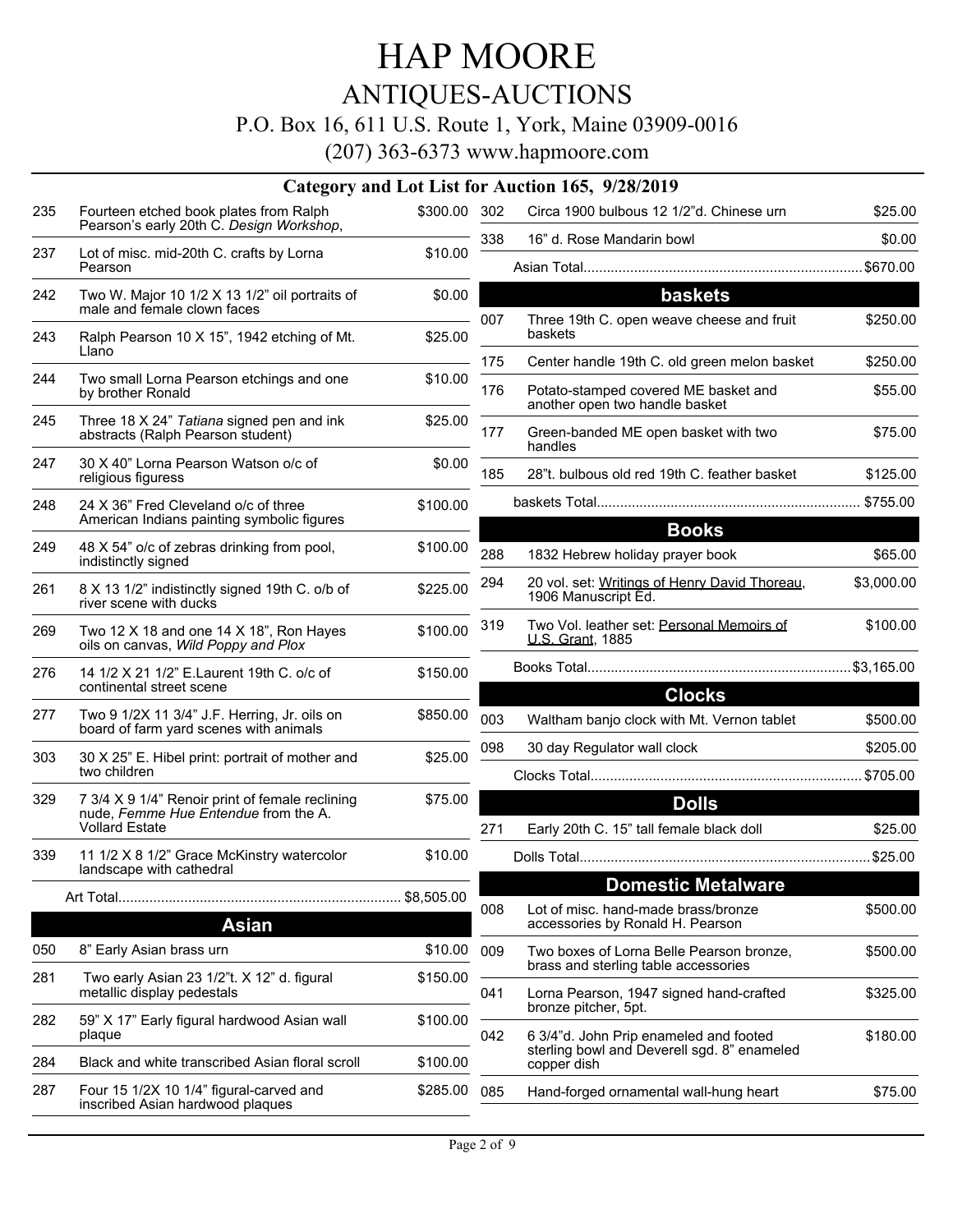## ANTIQUES-AUCTIONS

#### P.O. Box 16, 611 U.S. Route 1, York, Maine 03909-0016

|     |                                                                                                     |            |                  | Category and Lot List for Auction 165, 9/28/2019                                         |            |  |
|-----|-----------------------------------------------------------------------------------------------------|------------|------------------|------------------------------------------------------------------------------------------|------------|--|
| 101 | Cast iron 11 3/4" firemark                                                                          | \$45.00    |                  | <b>Firehouse</b>                                                                         |            |  |
| 193 | 18th C. faceted ball wrought andirons                                                               | \$45.00    | 102              | J.W.Smith, F.F.S., 1829 No. 2, leather fire<br>bucket                                    | \$350.00   |  |
| 356 | 12" 19th C. tin coffee pot, 12 tube candle<br>mold, nut cracker and comb case                       | \$45.00    | 103              | J. Smith, F.F.S., 1829 No. 2, leather fire                                               | \$275.00   |  |
|     |                                                                                                     |            |                  | bucket                                                                                   |            |  |
|     | <b>Domestic Woodenware</b>                                                                          |            | 104              | J. V. Cole, 1848, fire bucket                                                            | \$225.00   |  |
| 077 | Lot of misc, treenware                                                                              | \$250.00   | 105              | 1853 leather fire bucket with shield emblem                                              | \$250.00   |  |
| 083 | Lot of four 19th C. heart and other maple                                                           | \$325.00   | 106              | Oregon No. 11 19th c. leather fire bucket                                                | \$300.00   |  |
|     | sugar molds                                                                                         |            | 107              | Lot of 3 leather fire buckets                                                            | \$375.00   |  |
|     |                                                                                                     |            | 108              | 22" tall composition figure of 19th C. fireman<br>in uniform                             | \$10.00    |  |
|     | <b>Ephemera</b>                                                                                     |            |                  |                                                                                          |            |  |
| 164 | 13 3/4 X 10 1/2" 1969 LIFE Special Edition.<br><b>Woodstock Music Festival</b>                      | \$65.00    |                  |                                                                                          |            |  |
| 168 | Abraham Lincoln signed note with Capt.                                                              | \$6,000.00 |                  | <b>Folk Art</b>                                                                          |            |  |
|     | Josiah Shaw 1864 discharge framed w/1928<br>W.H.W.Bicknell etching of Lincoln                       |            | 152              | 21 X 10 X 11" floral and vine paint-decorated<br>dome top storage box, marked C.B., 1864 | \$200.00   |  |
| 224 | Tobias Lear handwritten and printed 1796<br>invitations to President Washington's Birthday          | \$1,600.00 | 153              | 7 1/2 X 4 1/2 X 5" floral- decorated dome top<br>wooden trinket box                      | \$45.00    |  |
| 225 |                                                                                                     | \$50.00    |                  |                                                                                          |            |  |
|     | Eight pieces of misc. Edward Cunningham,<br>1808-1875, correspondence                               |            | <b>Furniture</b> |                                                                                          |            |  |
| 226 | 1904 typed letter to Wm. Rotch Ware from<br>F.W. Smith, architects relating to building<br>projects | \$525.00   | 002              | Pair of gilt-decorated Hitchcock armchairs                                               | \$150.00   |  |
|     |                                                                                                     |            | 081              | Six drawer J. & B. Coats spool cabinet                                                   | \$225.00   |  |
| 227 | Four page 1818 Washington, D.C. letter<br>describing the rebuilding of the White House              | \$500.00   | 096              | 36 X 18 X 7" paint-decorated 19th C. wall<br>cabinet                                     | \$125.00   |  |
| 228 | Lot of five 1930'2-40's letters written by and to                                                   | \$120.00   | 097              | 18th C. ladderback arm chair                                                             | \$10.00    |  |
|     | Congressmen rel. to issues of the day, with<br>additions                                            |            | 125              | 48" d. Early 19th C. old red hutch table with<br>original scrub top                      | \$2,100.00 |  |
| 229 | 6/17/1786 invitation to the opening of the<br>Charles River Bridge, Boston                          | \$1,100.00 | 126              | 66" t. X 45 X 16" 18th C. pine storage<br>cupboard with raised panel doors and sides     | \$300.00   |  |
| 230 | Handwritten invitation to Judge Cushing for<br>dinner, pre-American Revolution                      | \$1,250.00 | 162              | Mt. Lebanon, N.Y. Shaker four slat armed<br>rocker with quilt rail                       | \$75.00    |  |
| 231 | Lot of three invitations to Increase Sumner,<br>1791-92                                             | \$1,100.00 | 169              | New England Amer. Fed. two piece                                                         | \$100.00   |  |
| 232 | Misc. lot of five invitations, etc. to various<br>early 19th C. Boston events                       | \$400.00   | 170              | mahogany secretary desk<br>Knuckle-arm 18th C. Windsor chair                             | \$100.00   |  |
| 334 | Collection of 19 Civ. War letters from Clement                                                      | \$500.00   | 171              | Sheraton field bed with fluted posts                                                     | \$0.00     |  |
|     | family, Royalston MA.                                                                               |            | 172              | Sheraton mahogany card table on reeded                                                   | \$100.00   |  |
| 337 | Large lot of Ralph Pearson Design Workshop<br>coursework and his designed bookplates                | \$950.00   |                  | legs                                                                                     |            |  |
|     |                                                                                                     |            | 190              | Bulbous-turned 18th C. Windsor armchair                                                  | \$100.00   |  |
|     |                                                                                                     |            |                  | 19th C. seven bar primitive drying rack                                                  | \$50.00    |  |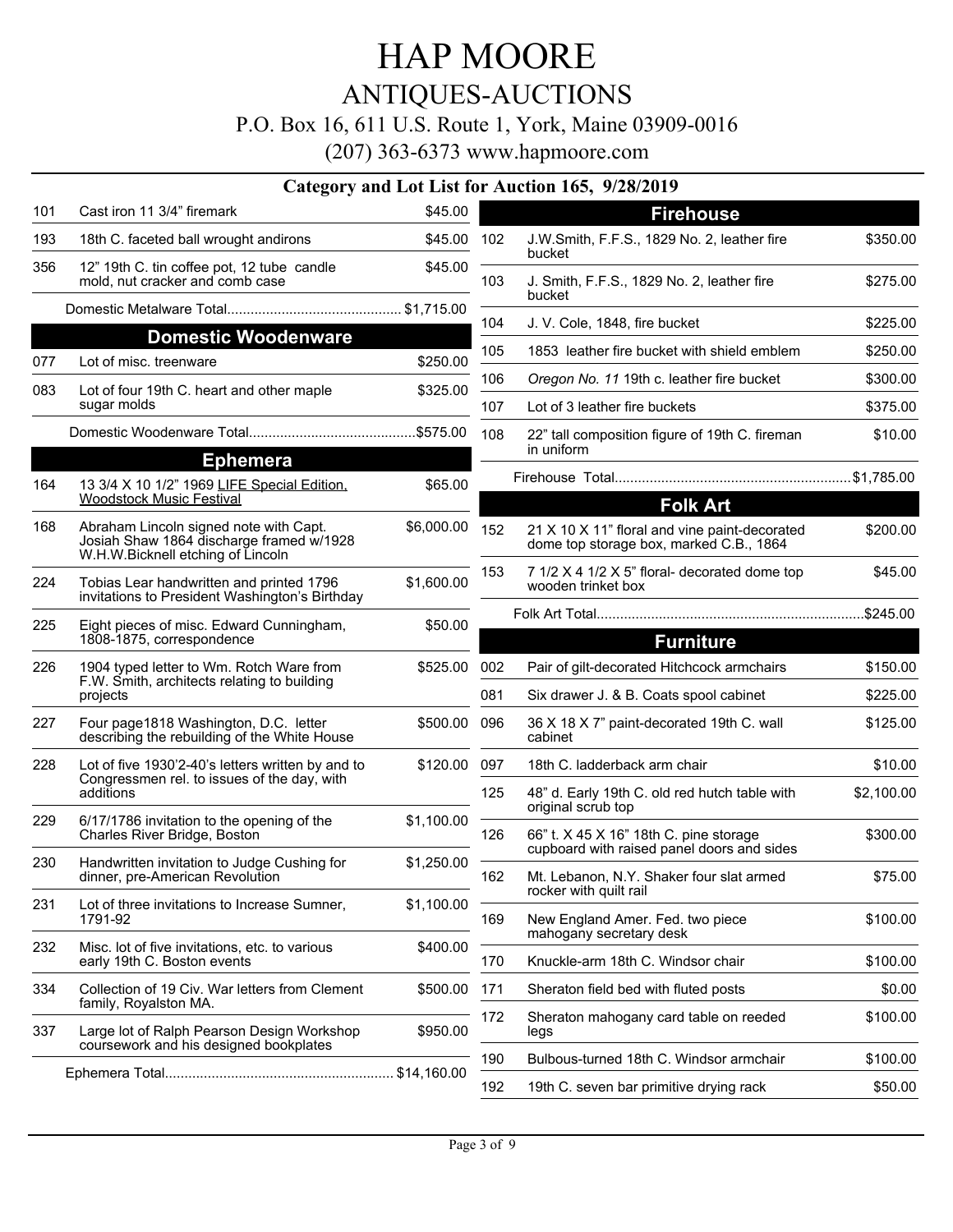## ANTIQUES-AUCTIONS

#### P.O. Box 16, 611 U.S. Route 1, York, Maine 03909-0016

|     |                                                                     |              |     | Category and Lot List for Auction 165, 9/28/2019                    |             |
|-----|---------------------------------------------------------------------|--------------|-----|---------------------------------------------------------------------|-------------|
| 194 | Red wash 19th C. tapered leg one drawer<br>stand                    | \$275.00 367 |     | Brass-bound walnut table-top campaign box                           | \$55.00     |
| 195 | Old black 19th C. youth high chair                                  | \$35.00      | 368 | Graduated six drawer table top storage box                          | \$45.00     |
| 197 | Smoke-grained dome top 19th C. storage box                          | \$150.00     | 369 | Three drawer Clark & Co. spool chest                                | \$150.00    |
| 198 | 35" old black octagonal top pedestal                                | \$20.00      |     |                                                                     | \$12,265.00 |
| 199 | 33 1/2 X 20 1/2 X 8" old green four tier shelf                      | \$50.00      |     | garden and architectural General                                    |             |
|     |                                                                     |              | 095 | 10' 6" 19th C. apple ladder                                         | \$35.00     |
| 210 | Pair of 18th c. ball and claw foot Chippendale<br>side chairs       | \$1,000.00   | 189 | 73 X 13" Early painted wooden sign,<br><b>ANTIQUES</b>              | \$100.00    |
| 222 | Child's Victorian bed and bureau                                    | \$140.00     | 211 | 52 X27" Pierced panel triangular architectural                      | \$200.00    |
| 262 | 38"t. X 45"w. Pierced iron pattern standing fire<br>screen          | \$275.00     |     | piece                                                               |             |
| 274 | Paint-decorated 18th C. side chair on Spanish                       | \$50.00      |     | garden and architectural General Total \$335.00                     |             |
|     | feet                                                                |              |     | <b>General</b>                                                      |             |
| 275 | Two drawer 19th C. mahogany stand on<br>reeded legs                 | \$125.00     | 031 | Pair 19th C. copper and brass 3 handled<br>friendship flagons       | \$25.00     |
| 283 | 78 X 30" Heavily carved 19th C. walnut library                      | \$175.00     | 049 | Pair of 18th C. petal-base candlesticks                             | \$50.00     |
|     | tableMGD                                                            |              | 074 | Bonaza iron apple peeler, Goodell Co., Antrim                       | \$150.00    |
| 289 | 19th C. cupid and heart-carved walnut<br>Victorian occasional chair | \$45.00      |     | N.H.                                                                |             |
| 290 | Late 19th C. carved hardwood gentleman's                            | \$25.00      | 159 | Pair of 18th C. 6 1/2" pushup brass<br>candlesticks                 | \$175.00    |
|     | chair                                                               |              | 161 | 48" pierced brass fire fender                                       | \$10.00     |
| 291 | 38 X 18 1/2 X 25"t. old red-painted blanket<br>box on arched ends   | \$125.00     | 173 | Decorated long handle period bedwarmer                              | \$25.00     |
| 304 | The Gen. John Glover, 18th C. slant front                           | \$2,000.00   | 181 | Child's Granite Brand high top boots                                | \$75.00     |
|     | desk                                                                |              | 182 | Painted child's top, wooden butter stamp and                        | \$95.00     |
| 307 | Early 19th C. ladder-back side chair                                | \$0.00       |     | forged chopper                                                      |             |
| 311 | 30 1/2 X 23" Oval top Queen Anne maple tea<br>table                 | \$250.00     | 187 | Doris Stauble 14 1/2"d. decorative fruit and<br>vegetable basket    | \$375.00    |
| 312 | Circa 1800 78 X 35 X 19" old blue over                              | \$1,700.00   | 188 | Four 19th C. painted picture frames                                 | \$10.00     |
|     | original<br>red-painted stepback cupboard                           |              | 207 | Three Adirondack table mount picture frames                         | \$50.00     |
| 320 | Two drawer walnut table top spool chest                             | \$55.00      | 240 | Lorna Watson's 1940's-50's silver-smithing<br>tools                 | \$150.00    |
| 321 | Four drawer oak sundries chest                                      | \$25.00      | 241 | Four drawer salmon-painted child's table top                        | \$85.00     |
| 322 | Two drawer table top sundries chest                                 | \$25.00      |     | chest                                                               |             |
| 323 | Three drawer walnut spool chest                                     | \$175.00     | 255 | 7 1/2"d. 19th C. bronze flower pot with<br>sculpted foo dog handles | \$50.00     |
| 324 | Pair of early 20th c. burlwood cabinets                             | \$1,675.00   | 272 | Lot of decorative early 20th C. ladies                              | \$125.00    |
| 331 | Early 19th C. birch yarn winder                                     | \$30.00      |     | accessory boxes                                                     |             |
| 365 | 24" I X 3" h mahogany storage box                                   | \$5.00       | 279 | 19th C. German table top crank style cast iron<br>tobacco cutter    | \$200.00    |
| 366 | Five drawer spool chest                                             | \$150.00     | 295 | J.B. Pouelin DeMoliere 19th C.<br>commemorative brass bottle opener | \$10.00     |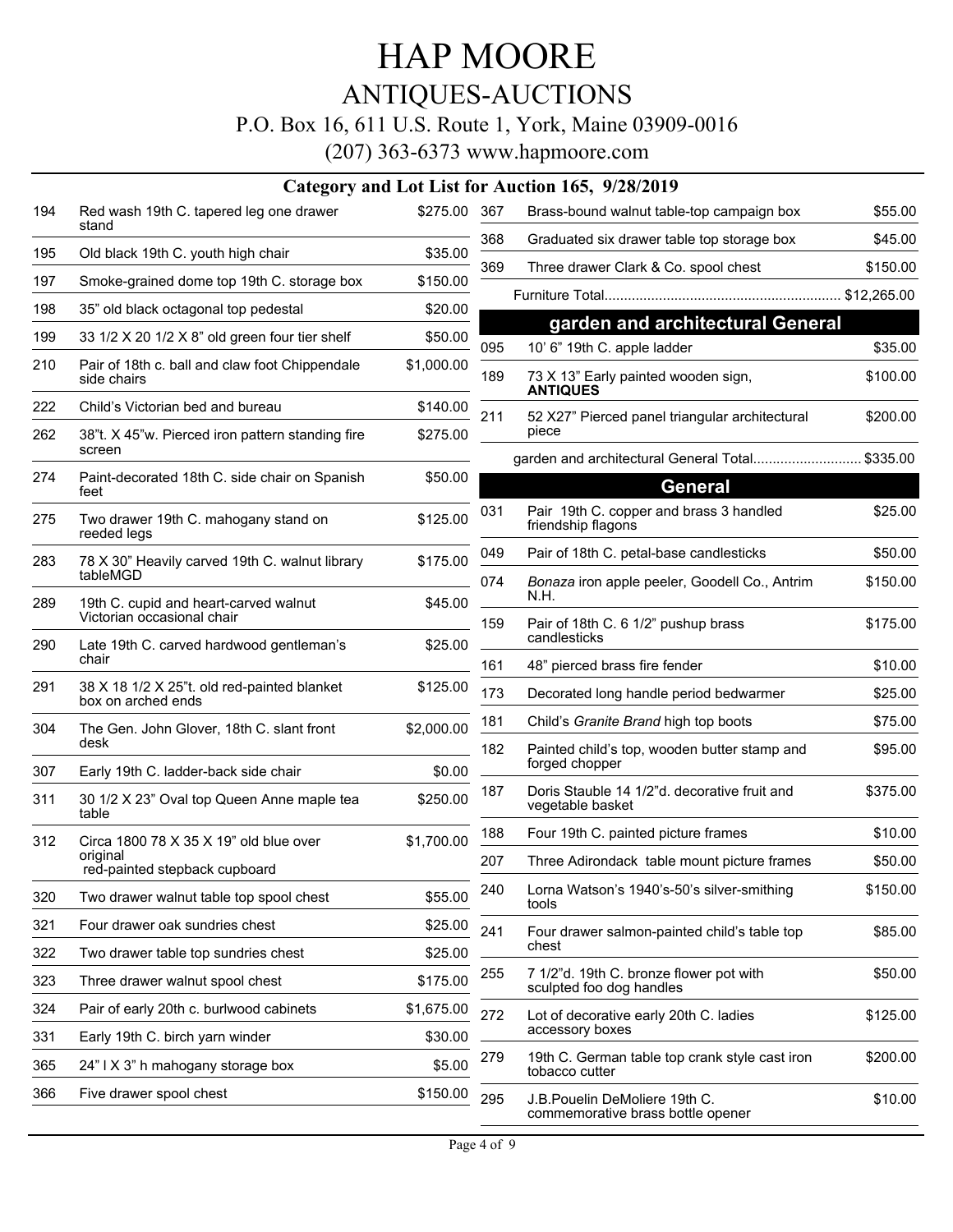## ANTIQUES-AUCTIONS

### P.O. Box 16, 611 U.S. Route 1, York, Maine 03909-0016

|     |                                                             |             |            | Category and Lot List for Auction 165, 9/28/2019                                      |                      |
|-----|-------------------------------------------------------------|-------------|------------|---------------------------------------------------------------------------------------|----------------------|
| 299 | Brass 19th C. andirons                                      | \$25.00 251 |            | Two sterling men's rings and gold Bulova<br>lady's wrist watch with gold case         | \$100.00             |
| 316 | Two decorated serving trays, one tole, one<br>wood          | \$10.00     | 273        | Two 14K gold and one platinum ladies' rings                                           | \$185.00             |
| 353 | Three early bleeding instruments                            | \$25.00     | 298        | Small lot of gold and sterling jewelry                                                | \$260.00             |
| 355 | 6 1/2 in. Harvard Shaker box                                | \$35.00     | 326        | Lot of misc. sterling jewelry                                                         | \$215.00             |
| 363 | Pair of 20" wall-mounted mirrored brass<br>candle sconces   | \$50.00     | 327        | Lot of ladies' costume jewelry                                                        | \$305.00             |
|     |                                                             |             | 328        | Rosewood jewelry box                                                                  | \$65.00              |
|     | <b>Glass</b>                                                |             | 340        | Lot of costume jewelry                                                                | \$280.00             |
| 078 | Large lot of sugar shakers and small pitchers               | \$140.00    | 342        | Lot of 10K and 14K ladies' rings and two<br>gold-filled watches                       | \$250.00             |
| 079 | Lot of ceramic sugar shakers                                | \$75.00     | 343        | Lot of sterling ladies' jewelry with                                                  | \$225.00             |
| 080 | Lot of decorated glass sugar shakers                        | \$220.00    |            | semi-precious stones                                                                  |                      |
| 267 | Bohemian glass cordial set, decanter and four<br>glasses    | \$20.00     | 358<br>370 | Lot of sterling and costume jewelry<br>14K Lady's ring with moonstone and lapis       | \$100.00<br>\$300.00 |
| 314 | R. Lalique, No. 998 bulbous glass vase                      | \$275.00    |            | pendant on 14K chain                                                                  |                      |
| 315 | 6 1/4" Lalique bird in tree decorated vase                  | \$250.00    |            |                                                                                       |                      |
| 330 | Bulbous 11 1/2" tall two handle pink art glass              | \$25.00     |            | Lighting                                                                              |                      |
|     | vase                                                        |             | 044        | 73" wrought iron floor lamp, circa 1925                                               | \$225.00             |
|     |                                                             |             | 084        | 19th C. brass kerosene hand lantern                                                   | \$30.00              |
|     | <b>Jewelry</b>                                              |             | 128        | 10 1/2" t. 19th C. pewter fluid-burning table<br>lamp                                 | \$85.00              |
| 004 | Small lot of mixed gold, platinum and sterling<br>jewelry   | \$650.00    | 219        | Fancy six light brass and crystal chandelier                                          | \$25.00              |
| 005 | Lot of sterling jewelry                                     | \$100.00    | 270        | Paint decorated floral metallic early 20th C.                                         | \$25.00              |
| 006 | Small lot of 14K jewelry                                    | \$165.00    |            | chandelier                                                                            |                      |
| 010 | Lot of Lorna Belle Pearson hand-crafted<br>sterling jewelry | \$250.00    | 278        | Early 20th C. 14"d. to 2 3/4" cone top<br>stainglass shade                            | \$25.00              |
| 039 | Lot of Ronald H. Pearson circa 1950                         | \$515.00    | 317        | Early Middle Eastern four light oil lamp                                              | \$30.00              |
|     | hand-crafted sterling jewelry                               |             |            |                                                                                       | \$445.00             |
| 087 | Lot of 14K jewelry                                          | \$1,450.00  |            | <b>Military</b>                                                                       |                      |
| 088 | Lot of strings of pearls and other estate<br>jewelry        | \$65.00     | 127        | 19th C. 11 1/2 X 10 3/4" cast iron military<br>plaque with crossed cannons and S.C.A. | \$125.00             |
| 149 | Lot of 14K, 18K and sterling ladies' jewelry                | \$625.00    | 130        | Pair of 18th C. French flintlock officer's pistols                                    | \$750.00             |
| 150 | 14K lady's ring with .32 ct. diamond                        | \$180.00    |            | marked NORRT                                                                          |                      |
| 151 | Large lot of costume jewelry, 4 boxes                       | \$230.00    | 132        | W.H. Hortsmann, Phila., Civil War officer's<br>sword in scabbard                      | \$350.00             |
| 163 | Large collection of antique hat and stick pins              | \$205.00    | 133        | U.S. Springfield 1864 long rifle and two                                              | \$350.00             |
| 238 | Lot of sterling ladies' jewelry                             | \$175.00    |            | bayonets                                                                              |                      |
| 239 | Lot of ladies' costume jewelry and two beaded<br>purses     | \$100.00    | 134        | Marked 2nd. Lt. Picket, Gary, W. Va., 1862<br>ivory-handled sword                     | \$50.00              |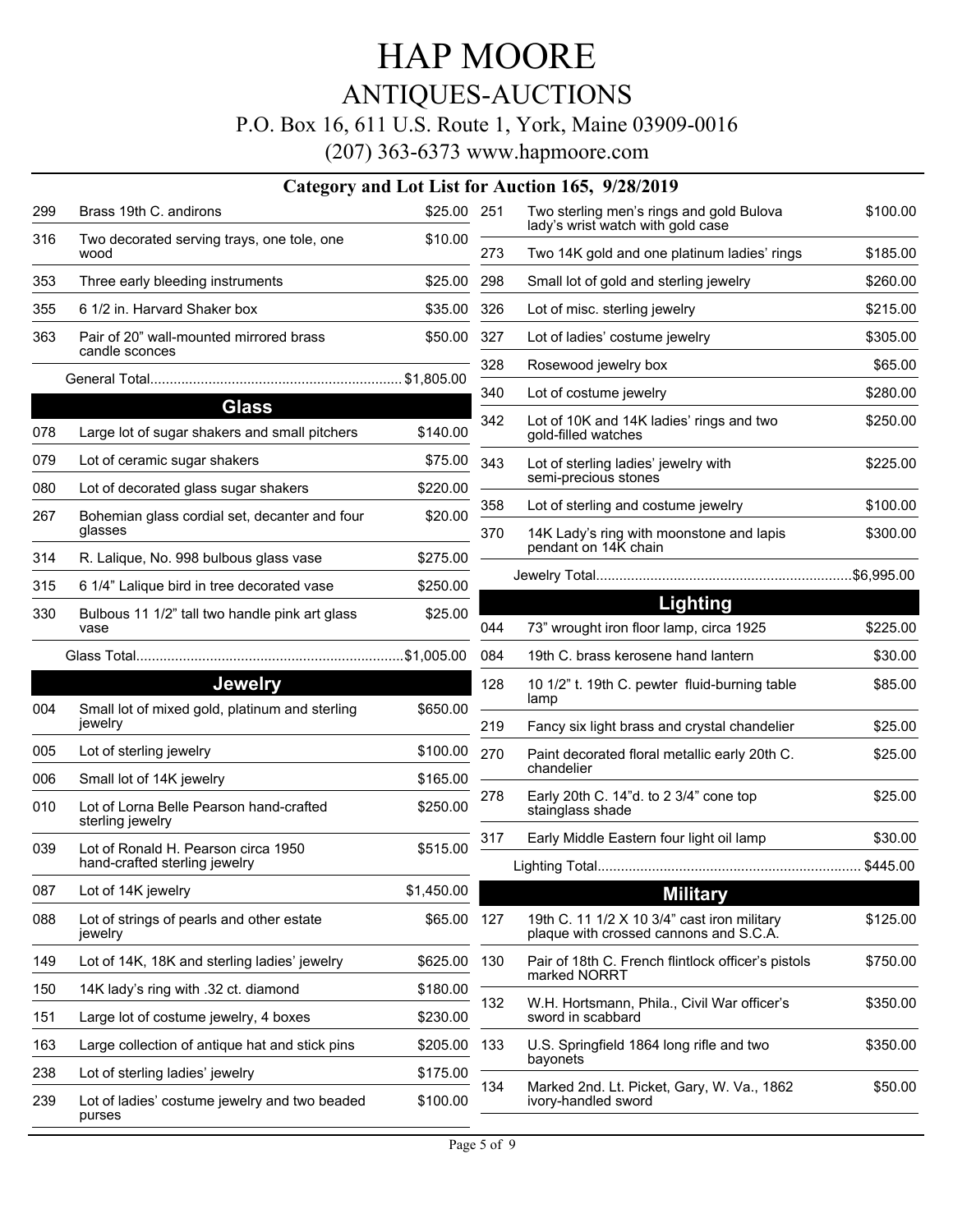## ANTIQUES-AUCTIONS

### P.O. Box 16, 611 U.S. Route 1, York, Maine 03909-0016

|     |                                                                                                                    |              |            | Category and Lot List for Auction 165, 9/28/2019                           |                      |
|-----|--------------------------------------------------------------------------------------------------------------------|--------------|------------|----------------------------------------------------------------------------|----------------------|
| 135 | Four misc. Civil War hats                                                                                          | \$175.00 265 |            | 11"t. Bulbous 19th C. redware open mouth jar                               | \$25.00              |
| 136 | U.M. (Univ. of ME) and another 19th C. band<br>hat                                                                 | \$50.00      | 286        | Incise decorated 8"t. open mouth redware urn                               | \$25.00              |
| 137 | Early WWI German spiked hat                                                                                        | \$155.00     | 297        | Decorated one gallon stoneware jug and J.<br>Simonds 1854 stoneware bottle | \$130.00             |
| 138 | Civil War period kepi with horn emblem                                                                             | \$1,300.00   | 308        | Circa 1800 barrel-shaped Norwalk, CT.<br>redware jar and two redware cups  | \$55.00              |
| 139 | 38 star 1876 American flag                                                                                         | \$400.00     |            |                                                                            |                      |
| 140 | 71st infantry jackets, pants and coat                                                                              | \$100.00     | 309        | 11 1/4" d. Circa 1820 PA. glazed redware<br>plate                          | \$20.00              |
| 141 | USN Captain Worrall Reed Carter's tin-boxed<br>shoulder boards, fore and aft cap and coat                          | \$300.00     | 310        | Three redware 19th C. Turk's head cake<br>molds                            | \$25.00              |
| 142 | 19th C. U.S. Army or Militia "fore and aft" cap                                                                    | \$75.00      | 318        | 12 1/2" footed bulbous blue pottery vase                                   | \$375.00             |
| 143 | 19th C. U. S. Naval visor cap                                                                                      | \$75.00      | 335        | Scheier pottery sugar and creamer                                          | \$90.00              |
| 144 | Lot of Civil War period photographs, incl.<br>uniform images, misc. medals and 1853<br>Naval Academy Revised Regs. | \$375.00     | 336        | Two pieces of Joan Jockwig Pearson art<br>pottery                          | \$10.00              |
|     |                                                                                                                    |              | 354        | 8"d. pottery bowl                                                          | \$25.00              |
| 145 | Lot of Civil War belts, buckles, pins and GAR<br>items                                                             | \$350.00     | 362        | 10"t. bulbous circa 1900 Chinese vase                                      | \$255.00             |
| 146 | Bentley Civil War snare drum                                                                                       | \$250.00     |            |                                                                            |                      |
| 147 | Civil War snare drum                                                                                               | \$150.00     |            | <b>Rugs</b>                                                                |                      |
| 148 | Civil War snare drum                                                                                               | \$300.00     | 089        | 2 X 3' circa 1900 hooked rug with birds under<br>a tree                    | \$35.00              |
|     |                                                                                                                    |              | 090        | 32 X 58" floral and geometric hooked rug                                   | \$55.00              |
|     | <b>Musical</b>                                                                                                     |              | 091        | 40 X 70" geometric hooked rug                                              | \$190.00             |
| 220 | <b>CASTEL FIDARDO, La Scalla accordion</b>                                                                         | \$35.00      |            |                                                                            |                      |
| 221 | <b>NICOLO</b> accordian                                                                                            | \$25.00      | 092        | 6' 8" X 4' Caucasian oriental rug                                          | \$225.00             |
| 285 | 22" folk art carved 19th C. native stringed<br>instrument                                                          | \$0.00       | 093<br>196 | 9' 5" X 7' Heriz oriental rug<br>23 1/2 X 33 1/2" mounted hooked rug       | \$500.00<br>\$100.00 |
| 333 | Continental 19th C. music box                                                                                      | \$175.00     |            | depicting spring maple sugarhouse with<br>tenders                          |                      |
|     |                                                                                                                    |              | 268        | 4' 6" X 2' 11" Oriental scatter rug                                        | \$100.00             |
|     |                                                                                                                    |              |            |                                                                            |                      |
|     | <u>Photography</u>                                                                                                 |              | 280        | 5' 11" X 4' 5" Kilim oriental rug                                          | \$50.00              |
| 129 | 13 1/2 X 10" framed photograph of soldier<br>with raised sidearm, France, Aug. 16, 1918                            | \$15.00      | 293        | 10' 5" X 8' 5" Oriental rug                                                | \$50.00              |
|     |                                                                                                                    |              | 300        | 6' X 3' 11" Oriental rug                                                   | \$55.00              |
|     | <b>Pottery</b>                                                                                                     |              | 301        | Pied Piper. Toby Philpotts and The Lawyer<br>Royal Doulton mugs            | \$35.00              |
| 076 | 13" Nippon two handled floral vase                                                                                 | \$25.00      | 305        | 14'7" X 5'4" Early 20th c. flat weave rug                                  | \$50.00              |
| 160 | 9" German pottery stein                                                                                            | \$10.00      | 306        | 9'2" X 5'4" Early 20th c. flat weave rug                                   | \$50.00              |
| 208 | Three pieces of memory art pottery vessels                                                                         | \$15.00      |            |                                                                            | \$1,495.00           |
| 250 | Lot of misc. art pottery from the Lorna                                                                            | \$20.00      |            |                                                                            |                      |
|     | Pearson family collection                                                                                          |              |            | sculpture                                                                  |                      |
|     |                                                                                                                    |              | 032        | P.J. Mene signed bronze sculpture of dog                                   | \$290.00             |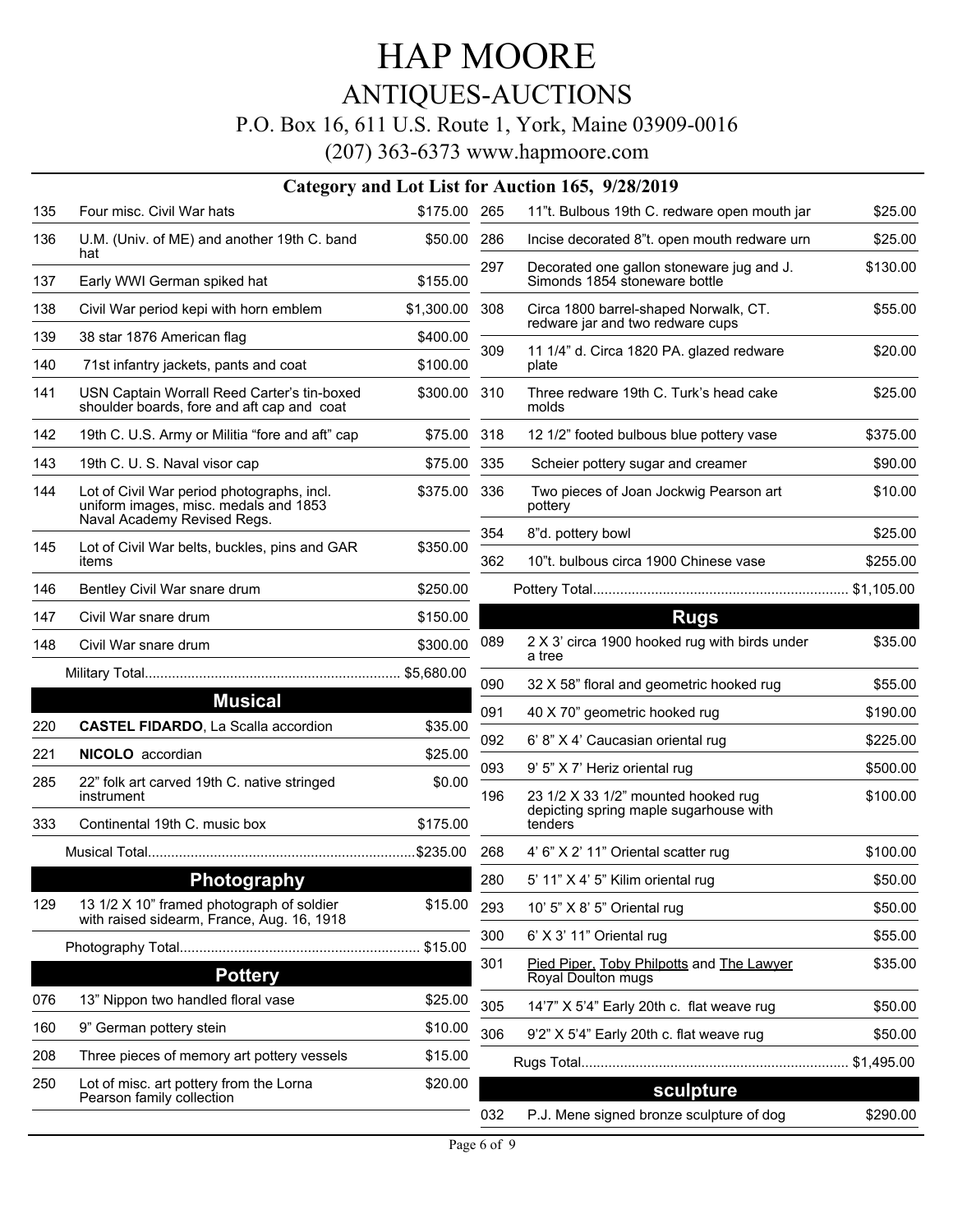# HAP MOORE ANTIQUES-AUCTIONS P.O. Box 16, 611 U.S. Route 1, York, Maine 03909-0016

|     |                                                                                  |              |     | Category and Lot List for Auction 165, 9/28/2019                                              |            |
|-----|----------------------------------------------------------------------------------|--------------|-----|-----------------------------------------------------------------------------------------------|------------|
| 033 | Three small cast bronze sculpted dogs                                            | \$275.00 026 |     | Lot of misc. sterling tableware                                                               | \$220.00   |
| 034 | 6" cast bronze sculptured dachshund                                              | \$240.00     | 027 | 1833 marked 5 1/2 pt. footed sterling water<br>pitcher                                        | \$500.00   |
| 035 | Theodore Starr signed cast iron cow and<br>three cast bronze dogs                | \$260.00     | 028 | Set of four Tiffany fancy silver-plated<br>candlesticks                                       | \$375.00   |
| 036 | 13 1/4" cast iron sculpture of girl on stepstool                                 | \$45.00      |     |                                                                                               |            |
| 037 | 11" cast iron sculpture of boy smoking, A                                        | \$80.00      | 029 | 14"d. sterling presentation tray                                                              | \$375.00   |
|     | Beginner                                                                         |              | 030 | 16"d. footed Tiffany sterling fruit bowl with<br>fancy pierced edge design                    | \$2,800.00 |
| 062 | 9 X 8 X 5" pottery statue of Sigmund Freud                                       | \$50.00      | 045 | Five coin silver teaspoons with 1802 date                                                     | \$45.00    |
| 063 | 10 1/2"t. sculpted fox two light candle holder                                   | \$75.00      | 046 | Misc. small lot of sterling and coin silver                                                   | \$140.00   |
| 064 | Pair of Helvetiorum lion bookends                                                | \$250.00     |     | spoons                                                                                        |            |
| 263 | C. Thenn and Carl Kauba signed and<br>mounted bronze sculpture of boy with goose | \$450.00     | 051 | Misc. lot of sterling flatware and accessories                                                | \$950.00   |
|     | 15" Sculpted marble female figural wall plinth                                   | \$200.00     | 065 | Small lot of sterling tableware                                                               | \$230.00   |
| 264 |                                                                                  |              | 075 | Footed 8 3/4"d. enameled silver sewing box                                                    | \$625.00   |
| 296 | Inuit 5 1/2" stone walrus                                                        | \$55.00      | 082 | Large lot of sterling flatware and sugar shaker                                               | \$750.00   |
|     | <b>Silver</b>                                                                    |              | 154 | The Cary Family (Boston, circa 1850) Tiffany,<br>Young & Ellis fancy silver-plated coffee pot | \$1,525.00 |
| 001 | Sterling flatware service                                                        | \$1,125.00   | 155 | Set of four weighted sterling candlesticks                                                    | \$35.00    |
| 011 | Lot of sterling and coin silver flatware                                         | \$475.00     | 158 | Small lot of sterling tableware                                                               | \$75.00    |
| 012 | Lot of misc. sterling flatware                                                   | \$1,200.00   | 165 | Misc lot of partial sets of sterling flatware (2)                                             | \$875.00   |
| 013 | Partial set of Gorham sterling flatware                                          | \$675.00     |     | boxes)                                                                                        |            |
| 014 | Partial set of sterling flatware                                                 | \$500.00     | 200 | Large lot of misc. sterling flatware                                                          | \$575.00   |
| 015 | Silver creamer marked J.C., 1800                                                 | \$140.00     | 201 | Pair of M.C. marked English sterling berry<br>spoons                                          | \$95.00    |
| 016 | Misc. lot of sterling tableware                                                  | \$375.00     | 202 | Misc. lot of sterling tableware                                                               | \$170.00   |
| 017 | Misc. lot of sterling tableware                                                  | \$475.00     | 203 | 8 1/2 X 5 1/2" Gentleman's sterling dresser                                                   | \$200.00   |
| 018 | S. Kirk & Sons sterling demitasse set                                            | \$475.00     |     | box                                                                                           |            |
| 019 | Sterling 4 1/2 pt. pitcher                                                       | \$225.00     | 204 | Boxed sterling flatware service for twelve                                                    | \$825.00   |
| 020 | Two 9 1/2 'd. sterling serving plates and 7 1/2"<br>footed bowl                  | \$325.00     | 205 | 18" d. silver-plated figural design table<br>centerpiece receptacle                           | \$10.00    |
| 021 | Caldwell 10 1/2" chased sterling bowl and<br>three small chased trays            | \$315.00     | 206 | Pair of decorative silver-plated table<br>pheasants                                           | \$825.00   |
| 022 | Five sterling bread or vegetable serving                                         | \$700.00     | 212 | Misc. two pattern lot of sterling flatware                                                    | \$275.00   |
|     | pieces                                                                           |              | 213 | Partial set of misc. sterling flatware                                                        | \$375.00   |
| 023 | Pair of 8 1/2" chased and footed sterling<br>serving dishes                      | \$400.00     | 214 | Partial set of sterling flatware                                                              | \$575.00   |
|     |                                                                                  |              | 215 | Partial set of sterling flatware                                                              | \$575.00   |
| 024 | Set of six 6"d. sterling plates and set of eight<br>sterling coasters            | \$475.00     | 216 | Partial set of sterling flatware                                                              | \$480.00   |
| 025 | 8" Tiffany sterling footed bowl                                                  | \$325.00     | 217 | Partial set of sterling flatware                                                              | \$425.00   |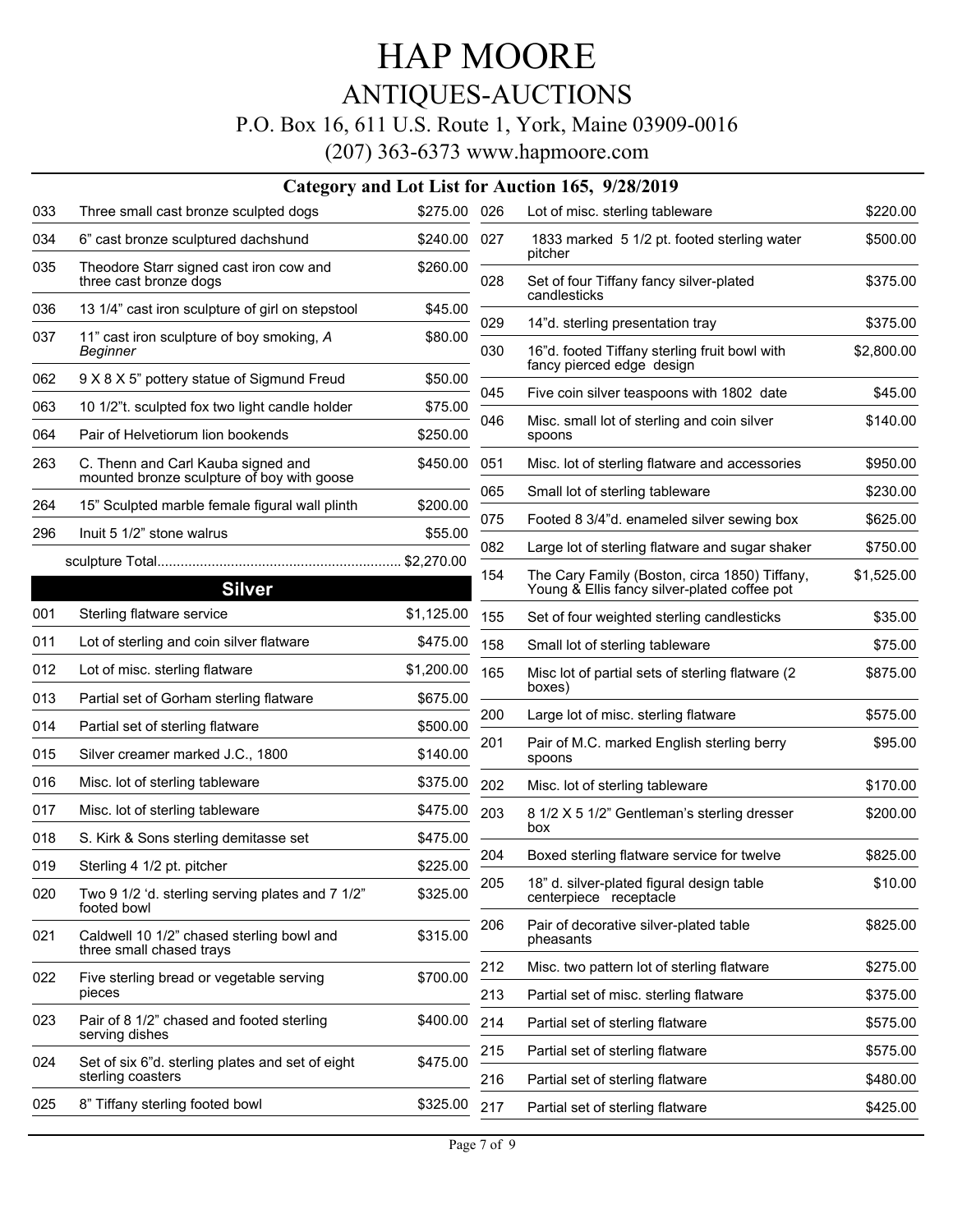# HAP MOORE ANTIQUES-AUCTIONS

#### P.O. Box 16, 611 U.S. Route 1, York, Maine 03909-0016

(207) 363-6373 www.hapmoore.com

#### **Category and Lot List for Auction 165, 9/28/2019**

| 218 | Partial set of sterling flatware                                                  | \$220.00   |     | <b>Textiles and vintage clothing</b>                                                                 |          |
|-----|-----------------------------------------------------------------------------------|------------|-----|------------------------------------------------------------------------------------------------------|----------|
| 223 | 7 3/4" Tiffany sterling bowl                                                      | \$200.00   | 043 | Two early 20thC. appliqued Mexican or native                                                         | \$0.00   |
| 253 | Gorham sterling flatware service                                                  | \$1,175.00 |     | panels                                                                                               |          |
| 254 | Set of Rogers sterling flatware                                                   | \$395.00   | 054 | 63" sq., circa 1880, Palo, Illinois silk crazy<br>quilt                                              | \$145.00 |
| 256 | Lge. sterling flatware service                                                    | \$1,200.00 |     |                                                                                                      |          |
| 257 | Misc. lot of sterling tableware                                                   | \$450.00   | 055 | 27 X 38" Emma Swope ptd. textile depicting<br>crafts at Ralph Pearson's Design Workshop,<br>New York | \$475.00 |
| 258 | 7 1/2"d. Georg Jensen footed sterling bowl                                        | \$350.00   | 056 | 57" sq. 19th C. Arabic weaving                                                                       | \$10.00  |
| 259 | Four piece sterling tea set                                                       | \$500.00   |     |                                                                                                      |          |
| 260 | Three piece single serve JMB marked sterling<br>coffee service                    | \$170.00   | 174 | 1846 signed blue and white coverlet w/ floral<br>and bird decoration                                 | \$225.00 |
| 266 | Three pint sterling pitcher and open sugar                                        | \$300.00   | 186 | Bittersweet-colored 19th C. coverlet                                                                 | \$135.00 |
| 313 | 22 X 16" Oval English silver-plated serving                                       | \$10.00    | 236 | Two Lorna Pearson designed silk screen<br>curtain panels (1952)                                      | \$10.00  |
|     | tray                                                                              |            | 332 | 19 X 21 1/2" framed floral stumpwork                                                                 | \$50.00  |
| 325 | Lot of misc. sterling flatware                                                    | \$155.00   |     | Textiles and vintage clothing Total\$1,050.00                                                        |          |
| 341 | Small lot of sterling flatware                                                    | \$160.00   |     | <b>Toys</b>                                                                                          |          |
| 344 | Lot of sets of weighted sterling candlesticks                                     | \$100.00   | 109 | 31" 19th C. cast iron three horse-drawn fire                                                         | \$525.00 |
| 345 | Mixed lot of sterling salts and peppers                                           | \$140.00   |     | wagon with firemen                                                                                   |          |
| 346 | Sterling playing card box                                                         | \$135.00   | 112 | Lot of 13 still banks                                                                                | \$250.00 |
| 347 | 12"d. sterling tray, two 8"d. sterling bowls and<br>one 6"d. bowl                 | \$675.00   | 113 | Lot of five cast iron still banks, including<br><b>Home Savings Bank</b>                             | \$195.00 |
| 348 | Weighted sterling pair of vases, footed candy<br>dish and single serve coffee pot | \$260.00   |     |                                                                                                      |          |
| 349 | Set of 11 Gorham sterling 6"d. plates                                             | \$350.00   | 047 | vintage clothing and textiles<br>Lady's Victorian white summer dress                                 | \$25.00  |
| 350 | Misc. large lot of sterling tableware                                             | \$725.00   |     |                                                                                                      |          |
| 351 | Lot of seven mixed pattern sterling reticulated                                   | \$650.00   | 048 | Two men's top hats                                                                                   | \$50.00  |
|     | dishes                                                                            |            |     |                                                                                                      |          |
| 352 | Mixed lot of marked and unmarked sterling<br>and silver-plated tableware          | \$460.00   | 061 | woodenware                                                                                           |          |
| 357 | Mixed lot of sterling flatware and utensils                                       | \$140.00   | 086 | Center handle oak cutlery carrier                                                                    | \$35.00  |
| 359 | Sterling flatware service                                                         | \$375.00   |     | Two 19th C. wooden desk organizers                                                                   | \$25.00  |
| 360 | Lot of sterling tableware                                                         | \$275.00   | 178 | 12 3/4"d. 19th C. lapped storage box                                                                 | \$10.00  |
| 364 | Sterling flatware service for twelve                                              | \$950.00   | 179 | 9 3/4" d. 19thC. pantry box with top decorative<br>stamping                                          | \$55.00  |
| 371 |                                                                                   | \$25.00    | 180 | 12 1/4"d. finely lapped old green pantry box                                                         | \$350.00 |
|     | Cruet set on sterling mount                                                       |            | 183 | 17 3/4"d. old yellow wooden chopping bowl                                                            | \$400.00 |
|     |                                                                                   |            | 184 | 11 3/4"old yellow and 9"d. old blue wooden<br>bowls                                                  | \$75.00  |